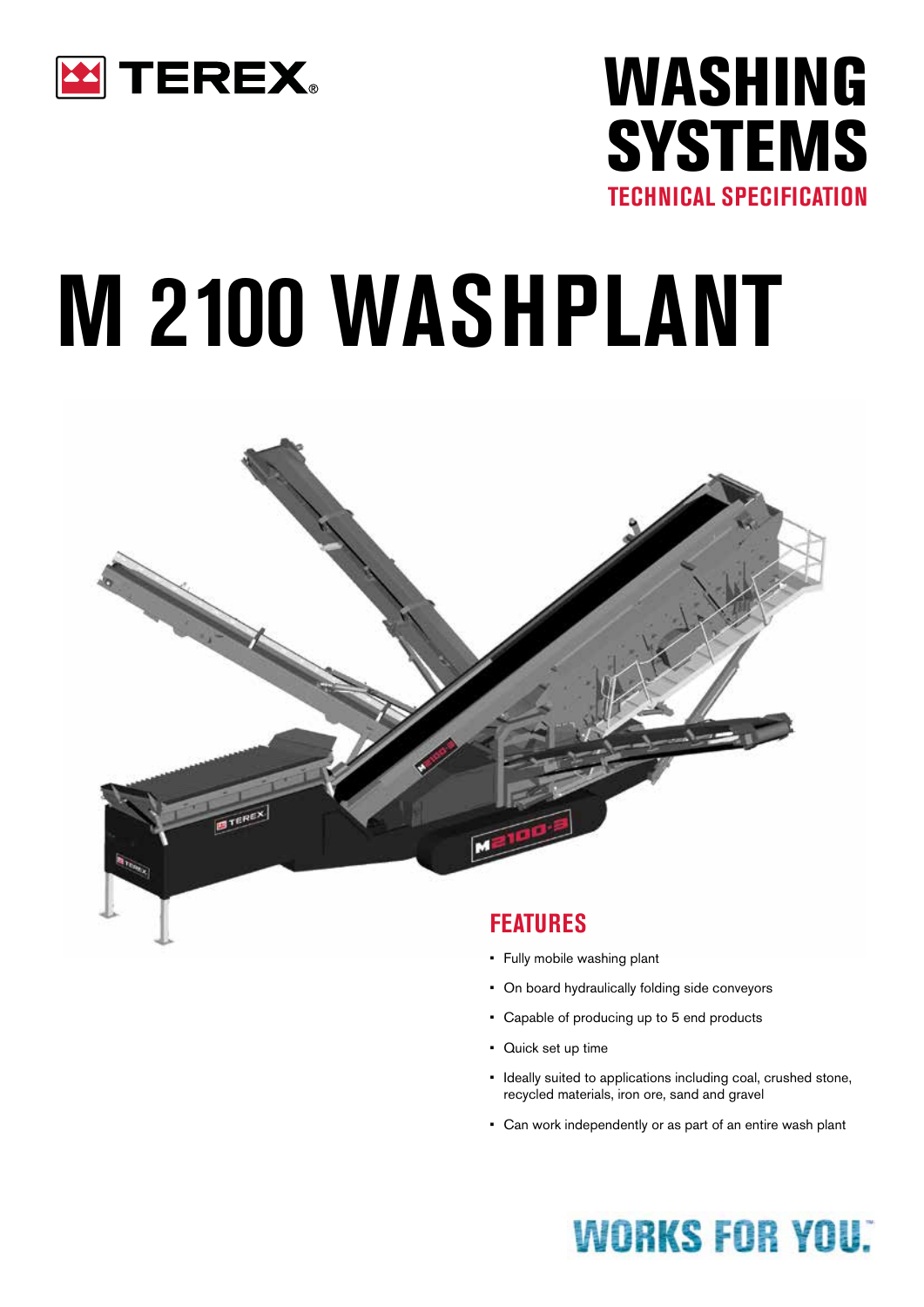## **FEATURES & BENEFITS**

- High capacity (depending on mesh sizes and material type)
- Quick set up time typically under 15 minutes
- Maximum mobility with heavy duty, low ground pressure crawler tracks
- Optional tri-axle bogie system allows the track machine to be transported without the need for a low loader
- Removable heavy duty pendant remote control system
- Optional radio control system available if required at extra cost
- High performance hydraulic system
- Angle adjustable tipping grid with radio control double acting tipping grid rams
- Low profile single and double deck vibrating grid option with remote control tipping. Angle adjustable and fully riveted construction

## **APPLICATIONS**

- Sand and gravel
- Topsoil
- Coal
- Crushed stone
- Recycling
- Iron ore

# **SPECIFICATIONS**

#### **M 2100 WASHPLANT**

| <b>MODEL OPTION</b>                  | TRACK (2 & 3 DECK)                                                                                                          |
|--------------------------------------|-----------------------------------------------------------------------------------------------------------------------------|
| <b>TRANSPORT LENGTH</b>              | 16.9m(55' 8")                                                                                                               |
| TRANSPORT WIDTH                      | 2.9m (9' 7")                                                                                                                |
| <b>TRANSPORT HEIGHT</b>              | 3.5m(11'5")                                                                                                                 |
| WORKING LENGTH                       | 16.5m (54' 4")                                                                                                              |
| WORKING WIDTH                        | 18.2m(59'9")                                                                                                                |
| WORKING HEIGHT 3 DECK                | 5.9m(19'4)                                                                                                                  |
| WORKING HEIGHT 2 DECK                | 5.8m(19')                                                                                                                   |
| <b>HOPPER CAPACITY</b>               | 8.0 <sup>m3</sup>                                                                                                           |
| <b>SCREEN UNIT</b>                   | 3 deck, oil filled, 2 bearing system<br>Top & middle deck - 6.1m x 1.55m (20' x 5')<br>Bottom deck - 5.55m x 1.5m (18'x 5') |
| <b>POWER UNIT</b>                    | 97kW (130hp) @ 2200rpm                                                                                                      |
| <b>TOTAL WEIGHT</b>                  | 37,200kg (41 US ton)                                                                                                        |
| <b>TOTAL WEIGHT (VIBRATING GRID)</b> | 39,450kg (44 US ton)                                                                                                        |



### **SCREENUNIT**

| 3 deck, oil filled, 2 bearing system |                                     |
|--------------------------------------|-------------------------------------|
| TOP AND MIDDLE DECKS                 | $6.1m \times 1.55m (20' \times 5')$ |
| <b>BOTTOM DECK</b>                   | $5.55m \times 1.5m (18'x5')$        |
| WORKING ANGLE                        | Between 18° and 24°                 |



#### **FEED CONVEYOR**

1.2m (48") (EP 315/3 ply belt) wide direct feed conveyor with direct drive system & hydraulic variable speed control

## **MAIN CONVEYOR**

1.05m (42") 3 ply belt

Hydraulic drive with steel skirting

Omv 630 drive motor

Working angle 18° - 26°, hydraulically adjustable

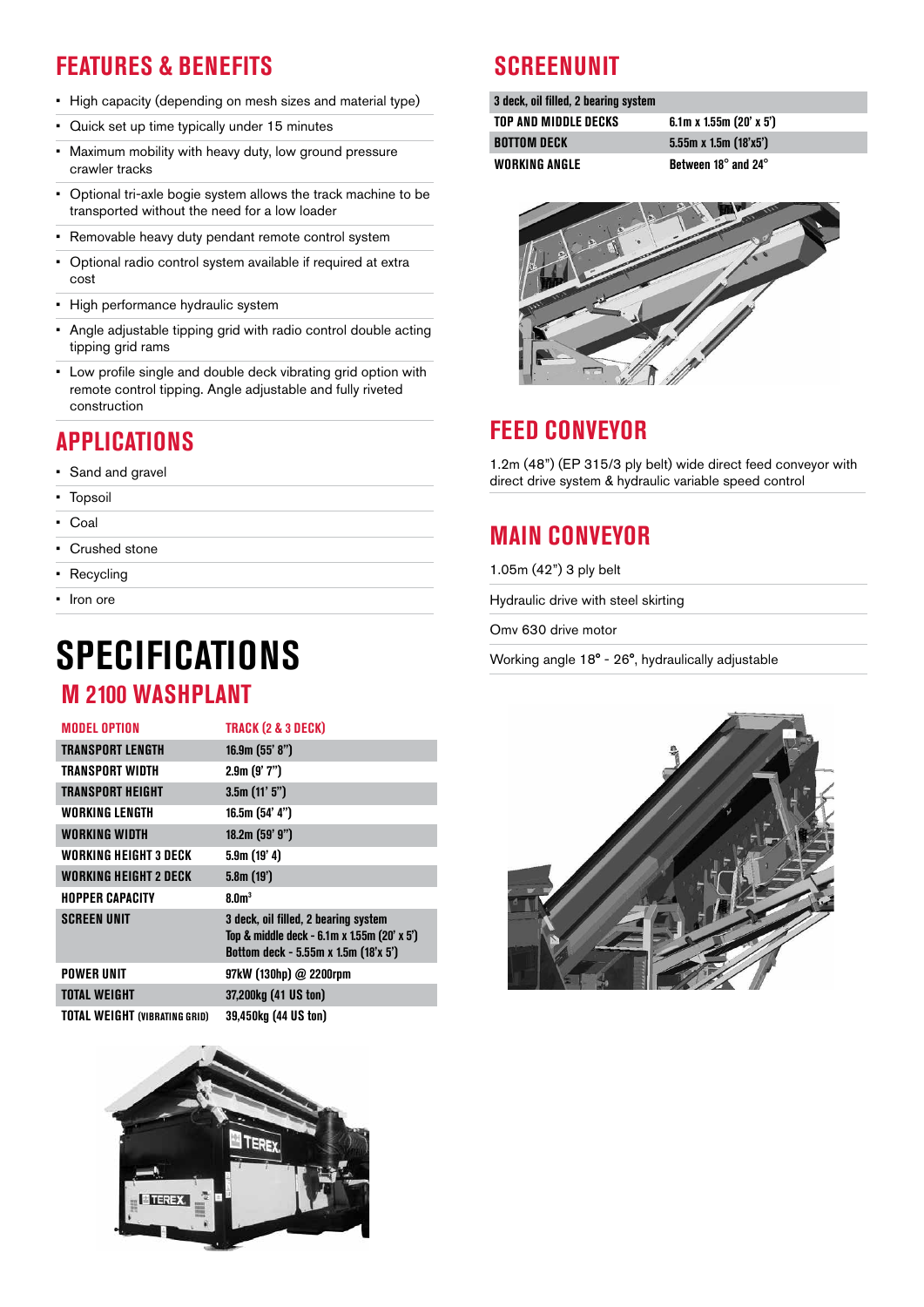#### **SIDE CONVEYORS**

800mm (32") (EP 315/3 ply belt) wide, hydraulically folding side conveyors with individual, variable speed control

5.04m (16' – 6") stockpile height (Measured to drum centre)



#### **AUXILIARY CONVEYOR**

650mm (26") (EP 315/3 ply belt) wide hydraulically folding auxiliary conveyor

4.4m (14' - 5") stockpile height (Measured to drum centre)

Patent pending



#### **POWERUNIT & HYDRAULICS**

| <b>STANDARD DIESEL ENGINE</b>        | developing 97kW (130hp) @ 2200rpm  |
|--------------------------------------|------------------------------------|
| OPTIONAL DIESEL ENGINE               | developing 125kW (168hp) @ 2200rpm |
| <b>FLYWHEEL PUMP 1 (TRIPLE PUMP)</b> | 63cc/rev (3.84 ci/rev)             |
|                                      | and 33cc/rev (2.01ci/rev)          |
| PTO PUMP <sub>1</sub>                | 23cc/rev (1.95ci/rev) each circuit |
| PTO PUMP 2                           | 14cc/rev (0.85ci/rev)              |
| <b>FEEDER MOTOR</b>                  | 160cc/rev (9.76ci/rev)             |
| MAIN CONVEYOR MOTOR                  | 500cc/rev (30.51ci/rev)            |
| <b>TAIL CONVEYOR MOTOR</b>           | 800cc/rev (48.81ci/rev)            |
| SIDE CONVEYOR MOTOR                  | 400cc/rev (21.41ci/rev)            |
| <b>SCREEN MOTOR:</b>                 | 80cc/rev (4.88ci/rev)              |



#### **TANK CAPACITIES**

**HYDRAULIC TANK 564 litres (124 gal)** 

**DIESEL TANK 336 litres (74 gal)**



#### **CRAWLER TRACK DATA**

| Tractive Effort        | 24260.12 daN              |
|------------------------|---------------------------|
| GRADABILITY PERCENTAGE | 58.74%                    |
| GEARBOX RATIO          | 1:153                     |
| HYDRAULIC MOTOR        | 90 cc/rev                 |
| APPROXIMATE SPEED      | $0.61$ Km/hr $(0.38$ mph) |
|                        |                           |

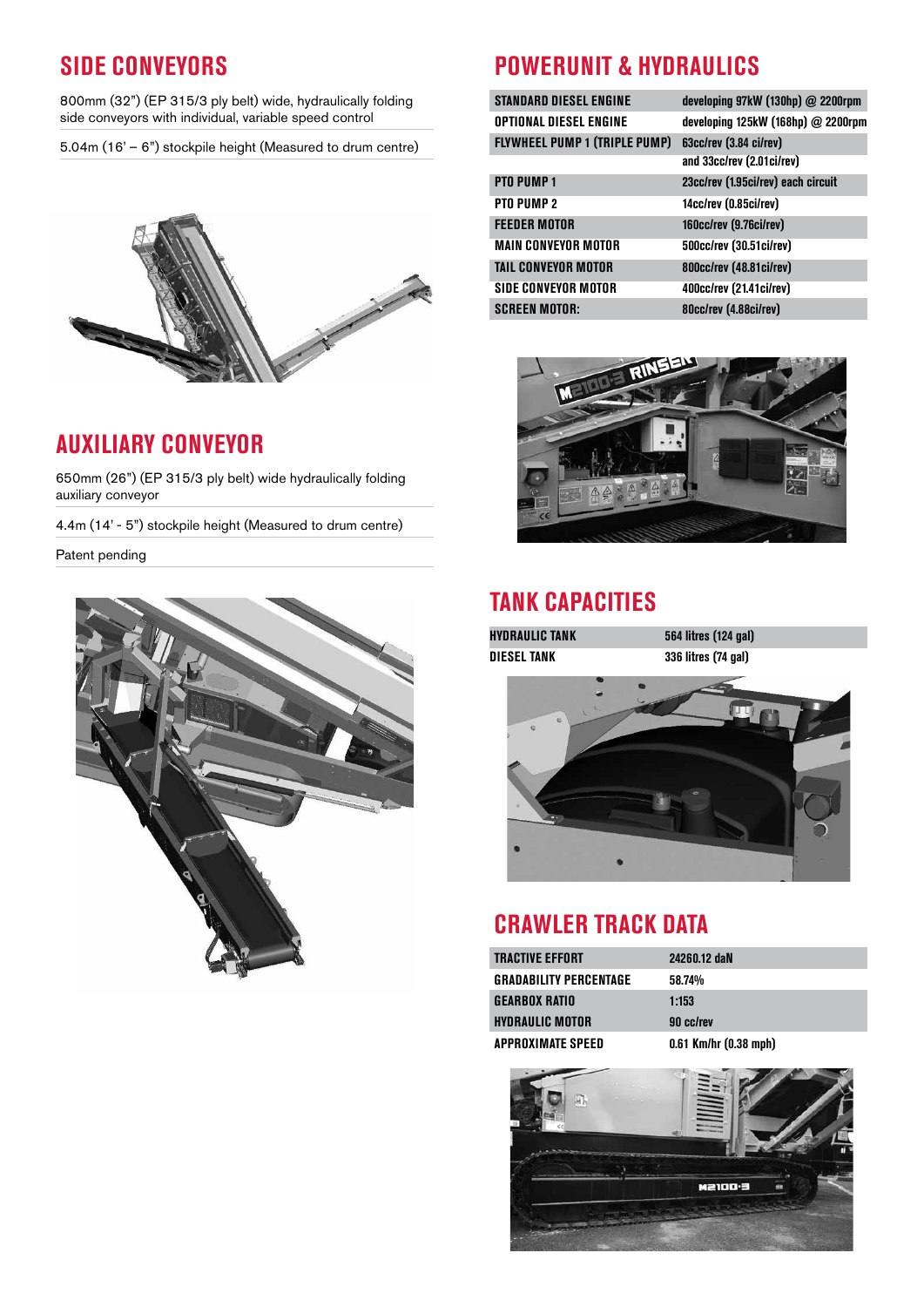#### **3 DECK RINSER OPTION CATCH BOX**

Hydraulically hinged, making mesh changing easier

1/3-2/3 fixed division plate

10" outlet

Single or double grade catch box with option rubber lining



#### **WASH BOX**

Adjustable 5 nozzle spray bar

Feed conveyor belt scraper

Steel wear plate



#### **SCREEN BOX**

23 Steel spray bars split into 8 bars per deck (7 on bottom deck)

All decks have brass nozzles alternating between 8 & 7 per bar to give full spray coverage



### **VIBRATING GRID OPTION**

| <b>SCREEN SIZE</b> | $3.05m \times 2.14m$ (10' x 7')         |
|--------------------|-----------------------------------------|
| WORKING ANGLE      | $100$ to 20 $0$ adjustable              |
| <b>TIP ANGLE</b>   | 45 <sup>0</sup> maximum                 |
| MOTOR              | 58.7cc/rev                              |
| CIRCUIT            | <b>Coupled to main conveyor circuit</b> |
| TRANSPORT HEIGHT   | 3.55m                                   |



#### **OPTIONS**

- 12ft 2 deck vibrating grid
- Extended re-circulation oversize auxiliary conveyor
- Dual power (can be operated electrically)
- Quick release wedge screen tensioning
- Bonded rubber wearplate in washbox
- Sealed pipes with bonded rubber lining
- 18' X 5' single or twin grade catchbox
- Rubber screens
- Roll-in bogie prepared
- Roll-in bogie equipped
- Radio control tracks
- Prepared tuv chassis
- Auto lubrication system
- Hydraulic screen tensioning
- Dry screen tail conveyor
- Single or double deck vibrating grizzly
- Single shaft, flail type shredder
- Wheel bogie for track machine
- Hydraulic jacking legs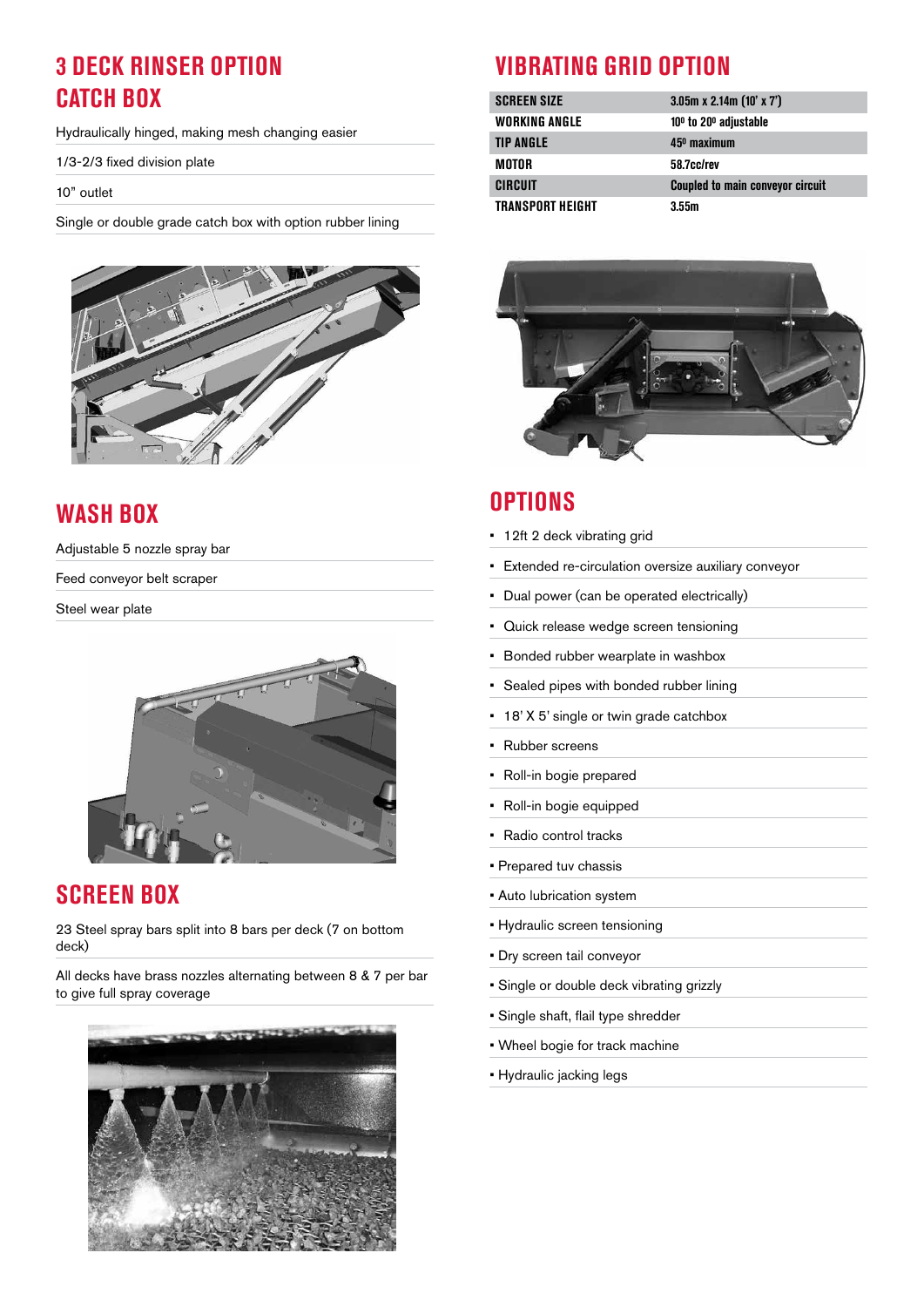# **DIMENSIONS**

#### **M 2100 WASHPLANT TRANSPORT DIMENSIONS**





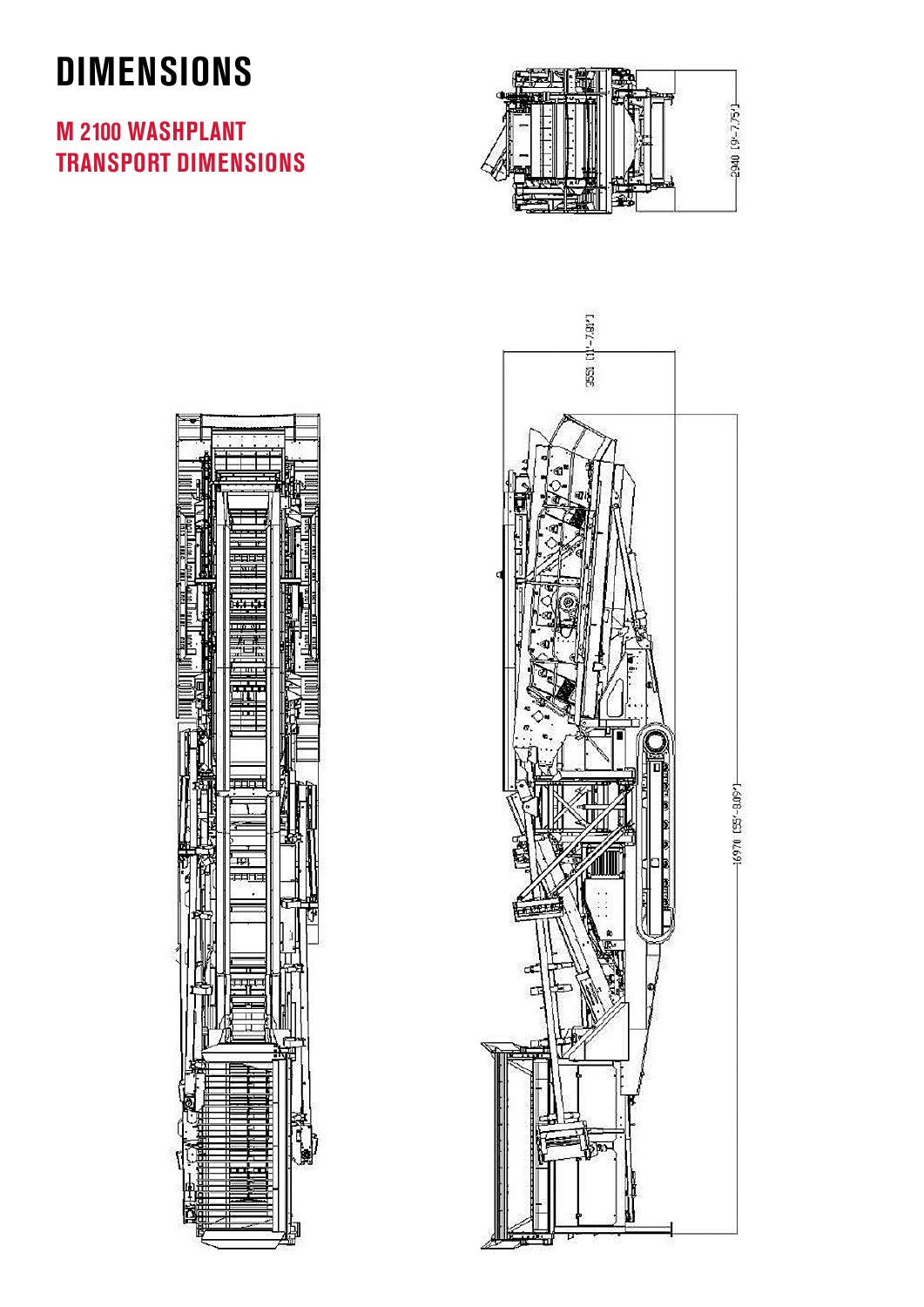### **M 2100 3 DECK WASHPLANT WORKING DIMENSIONS**





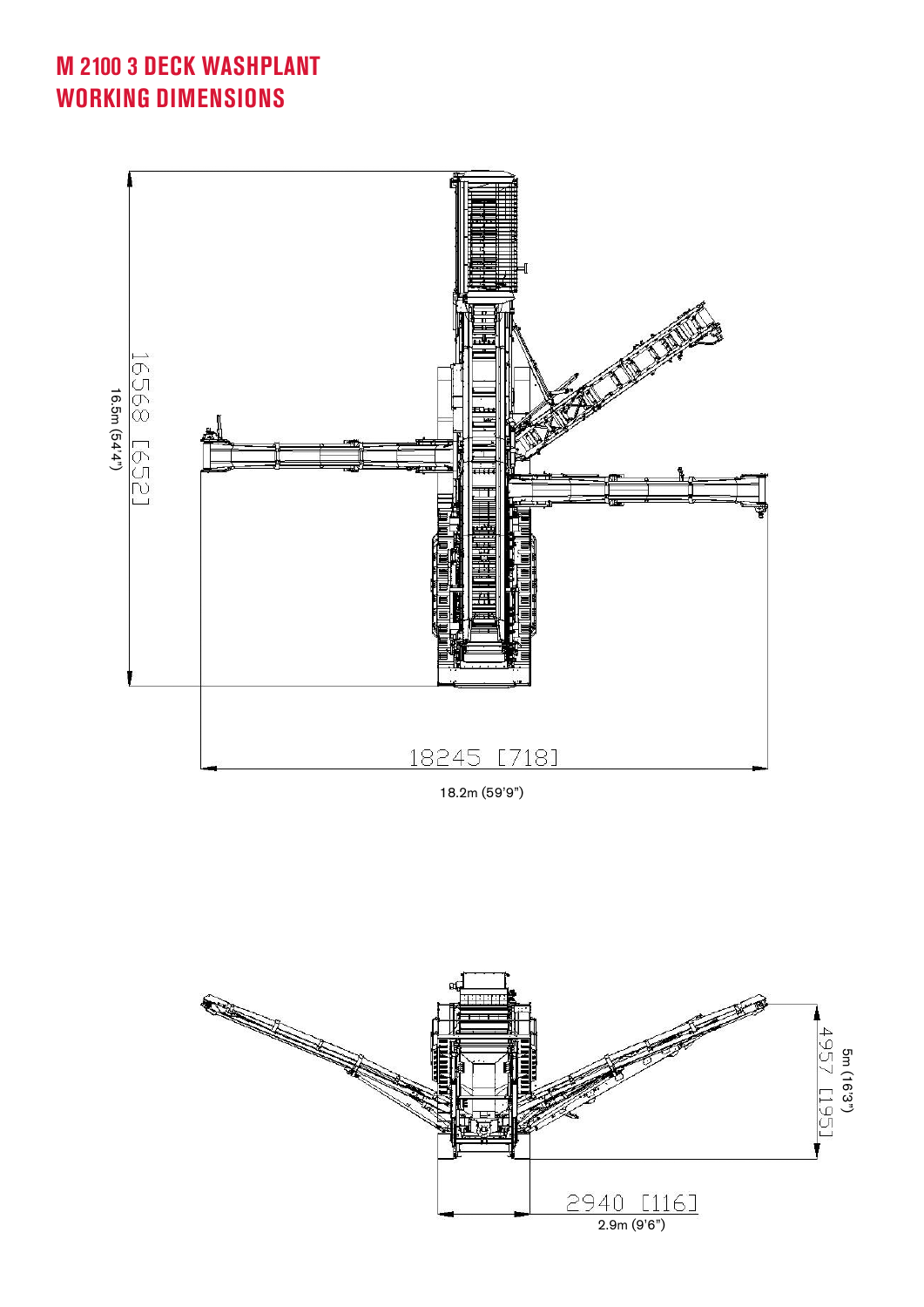**M 2100 2 DECK WASHPLANT WORKING DIMENSIONS**